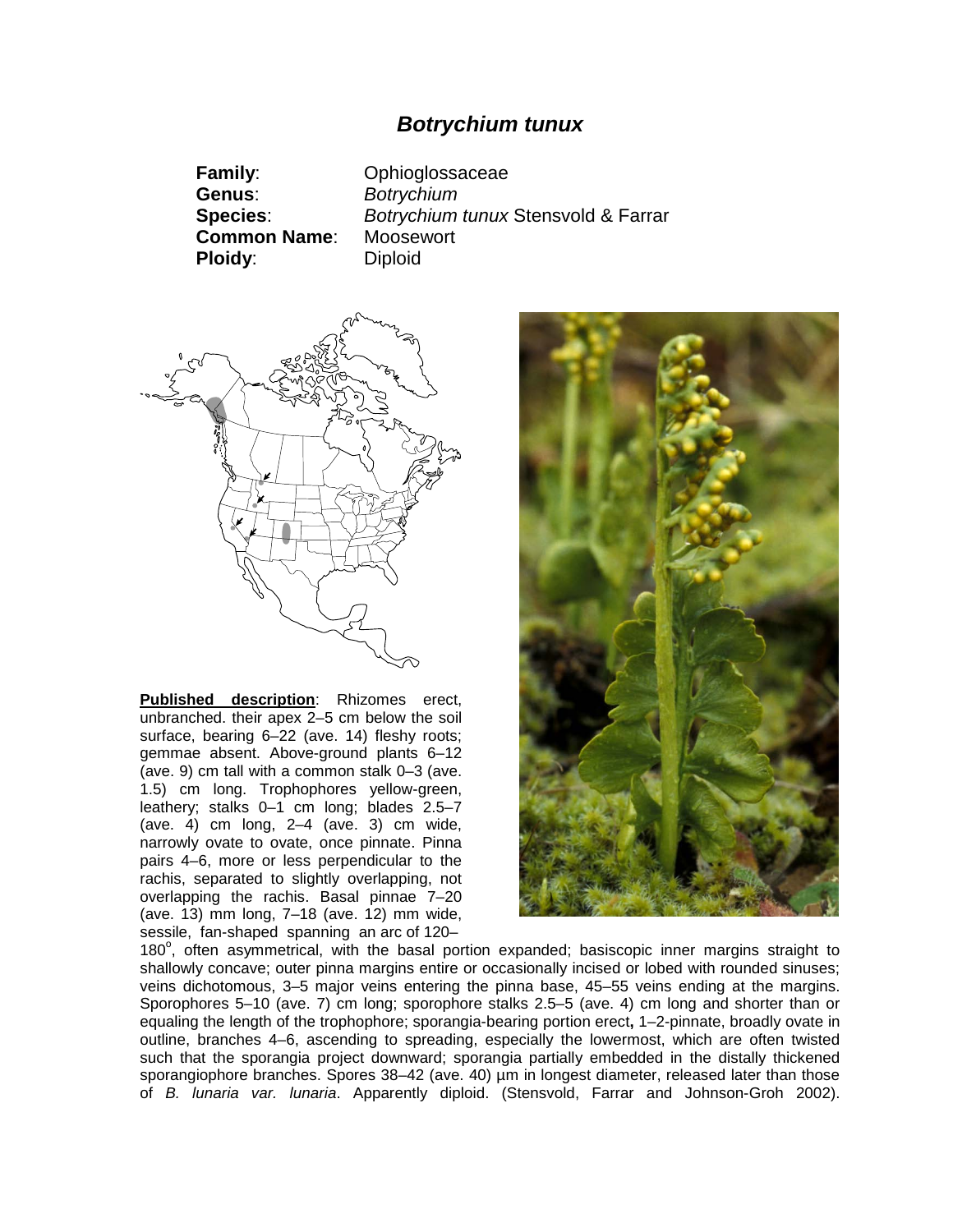## **Taxonomy**

*Botrychium tunux* was described in 2002 by Stensvold, Farrar and Johnson-Groh, based on plants from coastal Alaska. In its type locality *B. tunux* grows with *B. neolunaria* and had previously been considered to be that species. The same was true in the Spring Mountains of southern Nevada, the only other site where it had been collected prior to its description.

## **Identification**

The common name 'moosewort' refers to the distinctive appearance of the thick, asymmetrical, notched lower pinnae that resemble a pair of moose antlers.

*Botrychiuum tunux, B. neolunaria, B. lunaria* var*. lunaria, B. lunaria* var*. crenulatum* and *B. yaaxudakeit* are the only moonwort species in which the span of the outer margin of the basal pinnae equals or exceeds 150˚, i.e., a half-moon shape. *B. tunux* can be differentiated from similar species by the asymmetry of its basal pinnae that are often enlarged or elongated in the lower half, and by the more rounded shape of its middle and upper pinnae. *B. tunux* further differs from these taxa in having a sporophore stalk that is shorter than the length of the trophophore. Its stiffly spreading sporophore branches, the lowermost of which are often twisted such that the sporangia project outward or downward, are similar to those of *B. lunaria* var*. lunaria* and *B. lunaria* var*. crenulatum.* In plants of the same trophophore height and in the same habitat, *B. tunux* is a stouter plant with trophophore and sporophore standing stiffly upright. The pinnae margins of *B. tunux* are often broken by shallow clefts with broadly rounded sinuses. In the contiguous United States, plants tend to be smaller with more rounded pinnae, resembling the upper half of larger northern plants.

# **Distribution**

*Botrychium tunux* is most abundant in coastal Alaska in the vicinity of Yakutat and in the mountains of Wrangell-St. Elias National Park in Alaska and in adjacent Kluane National Park in Yukon Territory. It is known also from Montana, Idaho, Colorado, New Mexico, Nevada and California.

#### **Habitat**

In its coastal Alaska habitats *B. tunux* grows on beach sand deposits sparsely to densely vegetated by bryophytes and herbaceous plants. Its natural high mountain habitats include sparsely vegetated erosional slopes and rocky stream terraces. It also occurs in gravelly roadside shoulders and ditches, and, especially in Alaska, in bush plane landing strips. In the southern Rocky Mountains *B. tunux* grows in sparsely vegetated gravelly substrates at high elevations. In California *B.*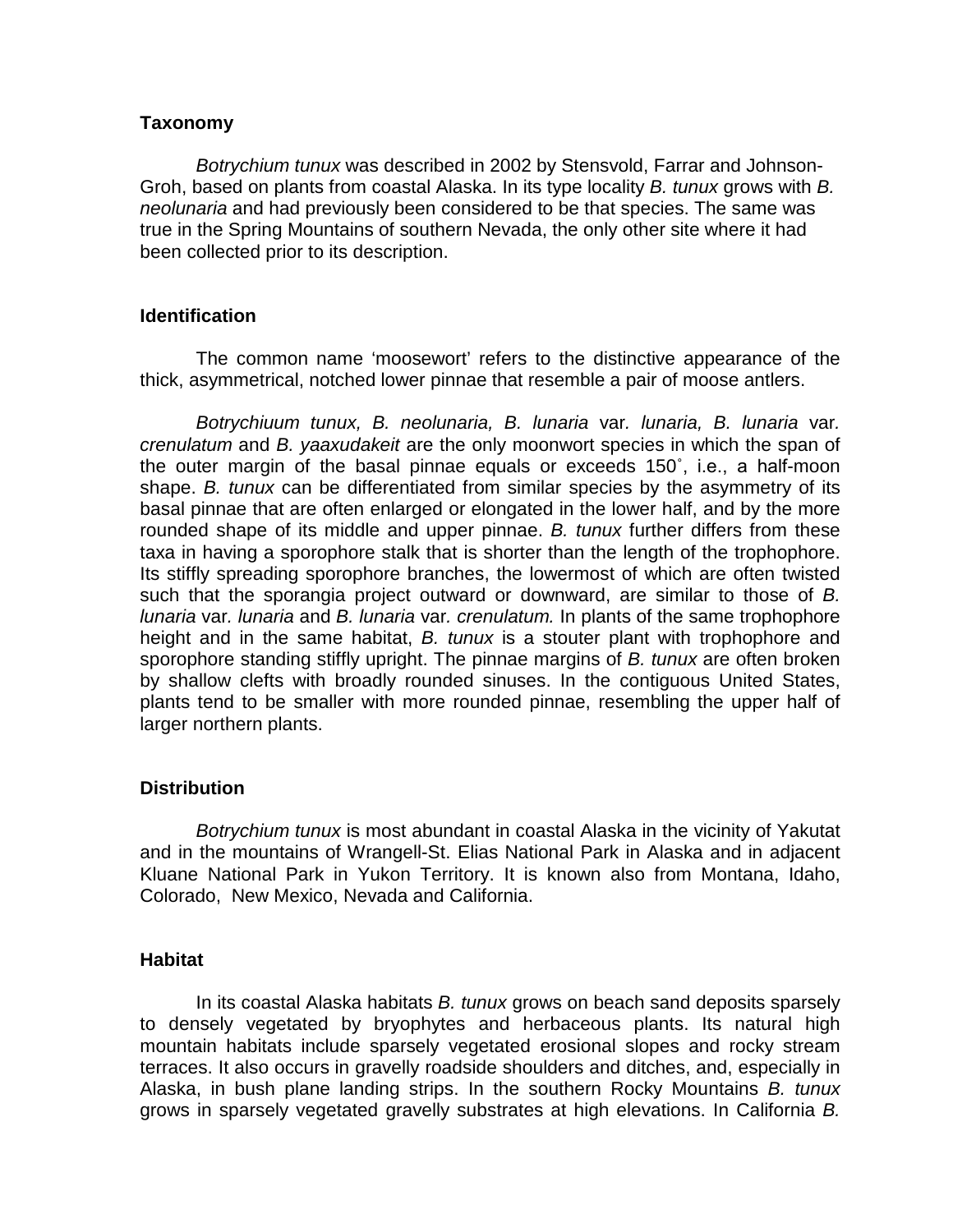*tunux* has been found in rocky mountain meadows at the head of Virginia Canyon in Yosemite National Park, on soil derived from metasedimentary bedrock.

## **Population Genetics**

*Botrychium tunux* expresses a moderate amount of genetic variability with the mountain populations of Alaska and Yukon displaying the greatest allelic variability. Coastal populations and those of the contiguous United States tend to contain subsets of the northern mountain populations suggesting that the latter are the source of coastal and southern populations, derived from single or a few spores.

## **Phylogenetic Relationships**

*Botrychium tunux* is most closely related to European genotypes of *Botrychium lunaria var. lunaria*. It is also morphologically more similar to *B. lunaria* var. *lunaria* than to *B. neolunaria*, expressing the shorter sporophore stalk with twisted lower branches often seen in *B. lunaria* var. *lunaria* and *B. lunaria* var*. crenulatum*, but absent from *B. neolunaria.* Presumaby the divergence between *B. neolunaria* from *B. lunaria* var. *lunaria* is more ancient than that of *B. tunux* and *B. lunaria* var*. crenulatum*.

An apparent allotetraploid resulting from hybridization between *B. tunux* and *B. campestre* var. *lineare* in Montana (Glacier National Park) and Colorado is under study.